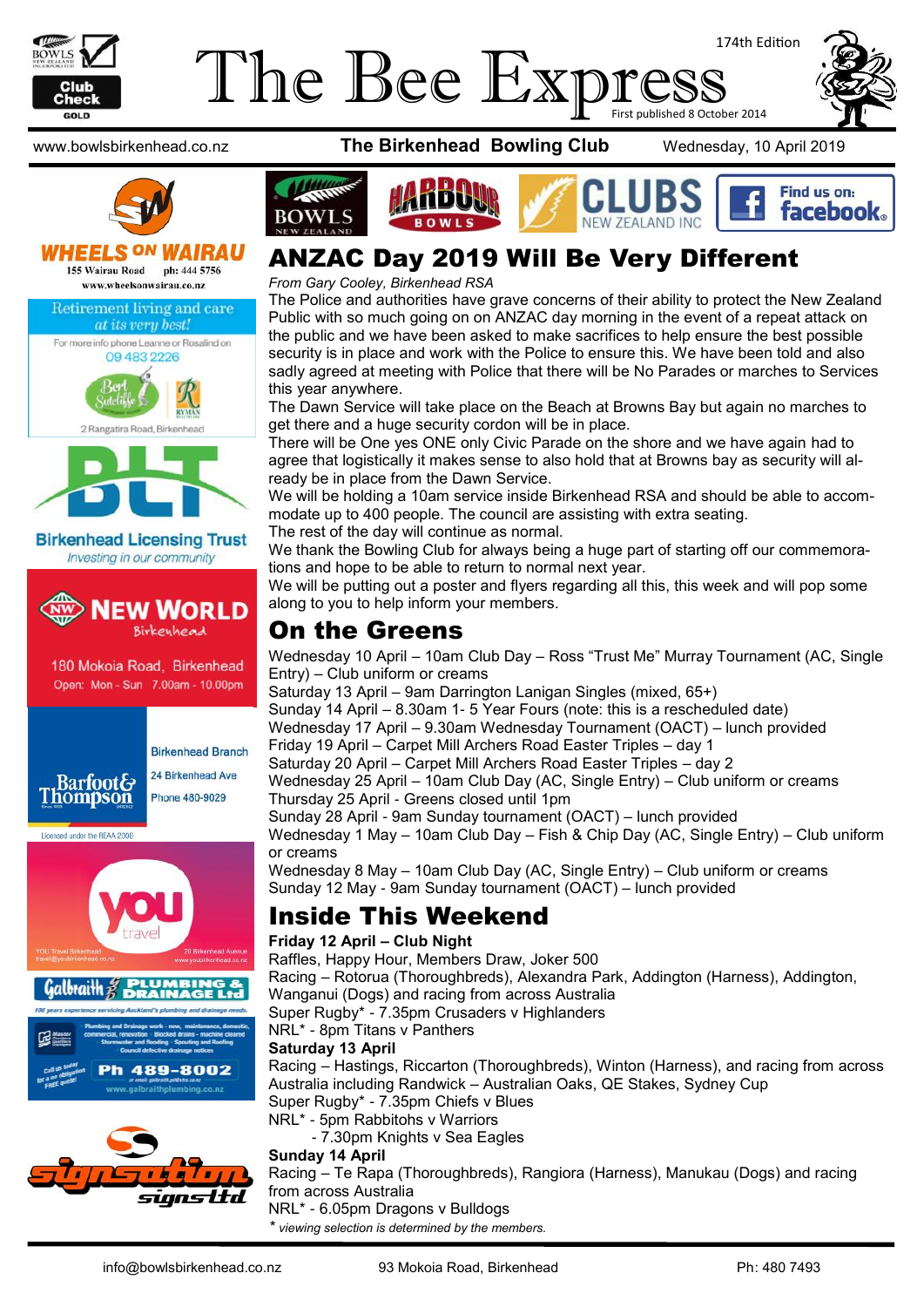www.bowlsbirkenhead.co.nz **The Birkenhead Bowling Club** Wednesday, 10 April 2019



**Birkenhead Licensing Trust** Investing in our community



onal Apparel & Products, Corporate Gifts **Customised Team & Club Uniforms** 











## BIRKENHEAD

Recreation Drive PH: 418 2424 Proudly Supporting Bowls Birkenhead www.birkenheadrsa.com

**THURSDAY NIGHT** 

Second Thursday in the Month 7pm @ Birkenhead Bowling Club Thursday 11 April, Tomorrow Team and single entry Enter on the night

## Return Cups & Trophies

It's that time of the year again. The cups and trophies go for engraving and polishing ready to be given out to this seasons winners.

If you have cups or trophies in your possession it is now time to return them to the Club.

## Pulled it off

**IS QUIZ NIGHT** 

As Sandy's stress levels increased leading up to the Wheels on Wairau Seafood Tournament last weekend the weather turned for the worst early Saturday morning. By start time the greens were underwater, but as Sandy put it "the rain radar says it will clear". The Round One was abandoned and the thirty-two teams of fours kicked off the tournament with morning tea. The remaining three rounds for Saturday were reduced to seven ends per game. Coming out of Saturday unbeaten were Ray Smythe, Ken McCleod, Keith Burgess, Dave Gwilliam and Roy Parker. But Saturday evening is only the halfway point and

the finishing post is three games away on Sunday.

Sunday dawned fine, a stunner of a morning and the forecast was all good for three rounds of ten ends per game. All of the previous day's unbeaten teams, with the exception of McCleod, lost their first

game Sunday.



Two full greens for another successful Wheels on Wairau Seafood tournament

While a number of two winners had increased their win telly to three, as was the case of Randall Watkins four who had dropped a game to P.Chatfiled on Saturday, they couldn't afford to drop another games. Round five Sunday and Watkins was up against Lindsay Gillmore, with Tony Grantham skipping, the end of ten ends saw Watkins come away with a comfortable win (12-4). McCleod was sitting on four wins with eight teams, including Watkins on three wins. Round Six and Watkins picked up a five on the first end against Fitz-2, but this was not how the game unfolded, a shot by shot battled ensue with both teams winning five ends a piece in a hard fought game. Watkins had the slight edge form end one and pulled off the win (10-7). McCleod went down to Richard Talbot by one shot (9-8). Going into the last round (Round Seven) six teams had a shot at first place, John Hindmarch and D.Furvell lost their last games finishing on four wins. While McCleod, Watkins, Gwilliam and Talbot all recorded wins. Watkins last game against Fitz-1 saw a comfortable win (20-5) but more importantly seven ends.

Paying out to four places with all having five wins. Watkins pipped Mangawhai's McCleod by one end to take out the tournament. Congratulations Jimmy Heath, Errol Koroi, Colin Rogan, Randall Watkins (s). A fine effort by second placed Mangawhai's Ken McCleod (s) and Carol Harrison with Robbie Henson (plural member Mangawhai & Birkenhead) and Paul Shotter (Kensington), all 1-5 year players. *Results.*

*First: Randall Watkins (Composite), 5 wins, 32 ends, 68 points Second: Ken McCleod (Composite), 5 wins, 31 ends, 68 points Third: Richard Talbot (Browns Bay), 5 wins, 29 ends, 48 points Fourth: Dave Gwilliam (Glen Eden), 28 ends, 53 points*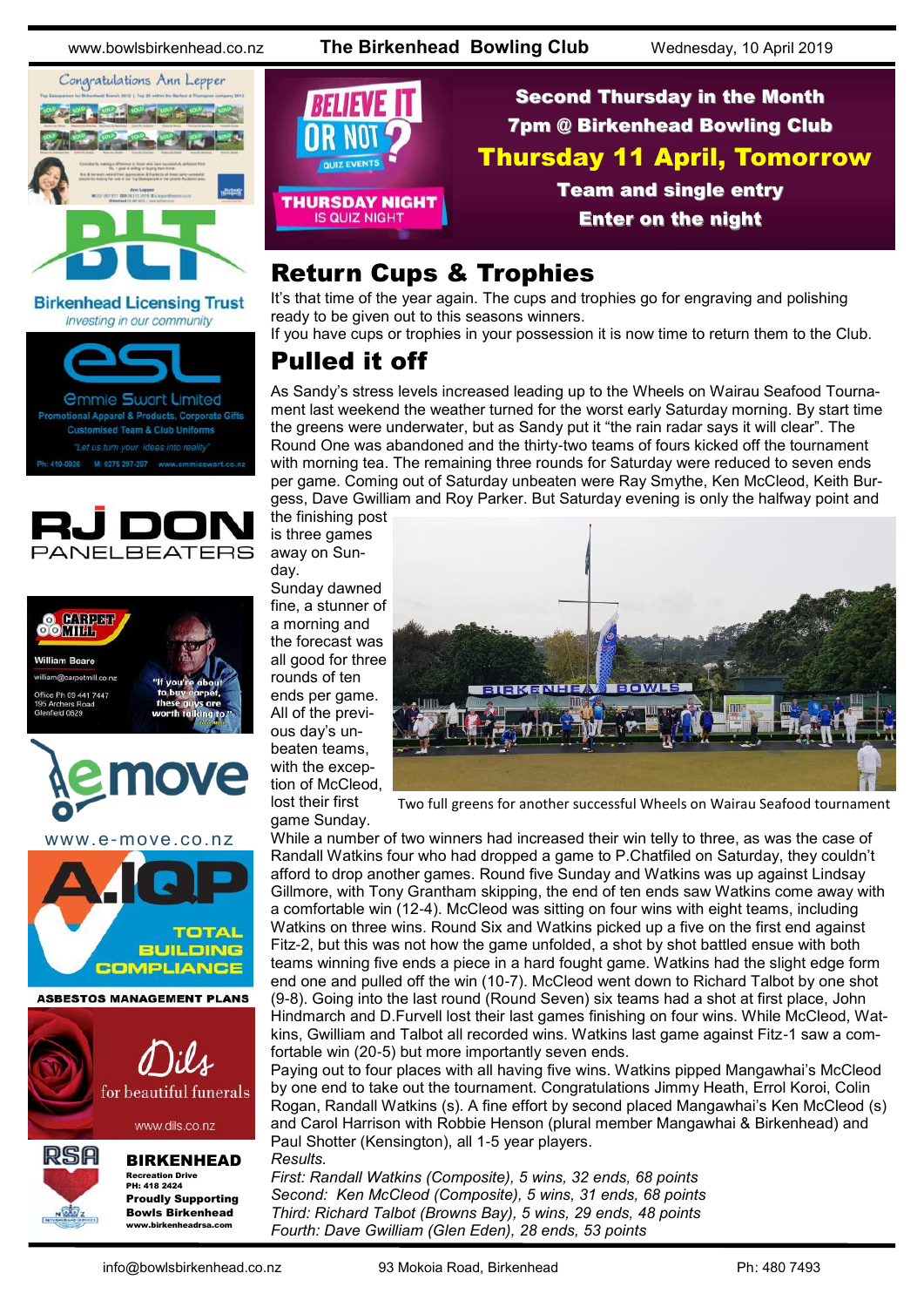



## **HEELS ON WAIRAU**

155 Wairau Road ph: 444 5756 www.wheelsonwairau.co.nz

**AKARANA PUBLISHING COMPANY** 

**Sporting & General Publications** 

Ph: 419 7124



**Barfoot&Thompson** Starship

**Tim Roskruge** 

M: 0274 923 125<br>P: 09 418 3846 Birkenhead 09 480 9029<br>E: t.roskruge@barfoot.co.nz Birkenhead 24 Britis Avenue<br>Fax. 09 480 9018 www.ba





180 Mokoia Road, Birkenhead Open: Mon - Sun 7.00am - 10.00pm





Licensed under the REAA 2008

#### URV S **NRL Round 5**

**Picks for round 5 close 6.30pm tomorrow (Thursday 11 April)**

#### UBC Winners

*Reproduced from Ultimate Bowls Championship Facebook page* **Dandenong Club Make History in First UBC Event**

The Dandenong Club have entered the history books, becoming the first team to win a UBC event, by defeating the [Streaky Bay Sharks](https://www.facebook.com/streakybaysharks/?__xts__%5B0%5D=68.ARChpqK8Gn0lGBESLNpyAeHXnPZI_-DYpgpYd4RmVNYLWqASl9T3eMJbmQzRtdi7MziP2kM5OAuMZFlsRRNgvbMHgXSB4jvkgXEd0TMsi3Cr0HR41z8-anGi3IRB8uLZ1pJW3oTedMYhN_HxMgjOjmSWjNaLPpEDBcmkFMrKT3keF03V_si3Z3mUs8n0sLenzhQPt-) in the final at the [Warilla Bowls and Rec](https://www.facebook.com/warillabowlingclub/?__xts__%5B0%5D=68.ARChpqK8Gn0lGBESLNpyAeHXnPZI_-DYpgpYd4RmVNYLWqASl9T3eMJbmQzRtdi7MziP2kM5OAuMZFlsRRNgvbMHgXSB4jvkgXEd0TMsi3Cr0HR41z8-anGi3IRB8uLZ1pJW3oTedMYhN_HxMgjOjmSWjNaLPpEDBcmkFMrKT3keF03V_si3Z3mUs8n0sLenzhQP)[reation Club](https://www.facebook.com/warillabowlingclub/?__xts__%5B0%5D=68.ARChpqK8Gn0lGBESLNpyAeHXnPZI_-DYpgpYd4RmVNYLWqASl9T3eMJbmQzRtdi7MziP2kM5OAuMZFlsRRNgvbMHgXSB4jvkgXEd0TMsi3Cr0HR41z8-anGi3IRB8uLZ1pJW3oTedMYhN_HxMgjOjmSWjNaLPpEDBcmkFMrKT3keF03V_si3Z3mUs8n0sLenzhQP) last Friday evening.

The Dandenong Club combination of [Gary Kelly,](https://www.facebook.com/GazzaKelly?__tn__=K-R&eid=ARA0ck1OOsPVmxCz4AIdlxLH9LVA3zoP8sW6ObXYgOfq4XMDN3eSSmgf3H-vdlUAivyydrr2HyXtfa0I&fref=mentions&__xts__%5B0%5D=68.ARC7EHk956lpFpfgjmX3HsF09AS7XlMaP59BwuUgxDVhFXCBB6CkoTM9y10ItR64bBnHLaq9vClw6Z47HhX-2S3sN8i262v) [Barrie Lester](https://www.facebook.com/barrie.lester.3?__tn__=K-R&eid=ARCmxOXcdkaFj3K4-c8uunsm6moLqayPoBBW9nnqVLEl0LXwGY6FgmfEopZO0qwM0QQisxL9ptv9QrI1&fref=mentions&__xts__%5B0%5D=68.ARC7EHk956lpFpfgjmX3HsF09AS7XlMaP59BwuUgxDVhFXCBB6CkoTM9y10ItR64bBnHLaq9vClw6Z47HhX-2S3sN8) and [Wayne Turley](https://www.facebook.com/wturley1?__tn__=K-R&eid=ARAIMuYipVvCWicvT_dkLxpPBGjRH8U2XaX0ofCVR4xi-MRUbsl9AcA0q55cvVX7j8pwVI9w4yrp05lb&fref=mentions&__xts__%5B0%5D=68.ARC7EHk956lpFpfgjmX3HsF09AS7XlMaP59BwuUgxDVhFXCBB6CkoTM9y10ItR64bBnHLaq9vClw6Z47HhX-2S3sN8i262vMG) had a slow start to their campaign, losing to the UBC Wildcard team (59-70) and then to the Streaky Bay Sharks (46-76). However, they were triumphant against Port Melbourne's Borough Boyz (68-67) to get their momentum started, then went on to win their last seven sectional matches.

While the steer brilliance of Northern Ireland star Gary Kelly stood out for all to see, the team work that Lester and Turley provided proved to be important, with the latter going through undefeated in his four matches.

In arguably the match of the tournament, Dandenong Club faced off against local powerhouse Warilla Gorillas. It promised to be an epic encounter and the huge crowd in attendance were not disappointed. Going into the last end, the [Warilla Gorillas](https://www.facebook.com/Warilla-Gorillas-949771075082404/?__xts__%5B0%5D=68.ARChpqK8Gn0lGBESLNpyAeHXnPZI_-DYpgpYd4RmVNYLWqASl9T3eMJbmQzRtdi7MziP2kM5OAuMZFlsRRNgvbMHgXSB4jvkgXEd0TMsi3Cr0HR41z8-anGi3IRB8uLZ1pJW3oTedMYhN_HxMgjOjmSWjNaLPpEDBcmkFMrKT3keF03V_si3Z3) [Jeremy Hen](https://www.facebook.com/jeremy.henry.902?__tn__=K-R&eid=ARA8VGPXxQzICrm-73e3bH5Md_wMd3Yzi2bvd8-VuH6P63mKoT379bX1Ty4eUKhPKMh3J73c0wrV4Q0-&fref=mentions&__xts__%5B0%5D=68.ARC7EHk956lpFpfgjmX3HsF09AS7XlMaP59BwuUgxDVhFXCBB6CkoTM9y10ItR64bBnHLaq9vClw6Z47HhX-2S3sN)[ry](https://www.facebook.com/jeremy.henry.902?__tn__=K-R&eid=ARA8VGPXxQzICrm-73e3bH5Md_wMd3Yzi2bvd8-VuH6P63mKoT379bX1Ty4eUKhPKMh3J73c0wrV4Q0-&fref=mentions&__xts__%5B0%5D=68.ARC7EHk956lpFpfgjmX3HsF09AS7XlMaP59BwuUgxDVhFXCBB6CkoTM9y10ItR64bBnHLaq9vClw6Z47HhX-2S3sN) and [Aaron Teys](https://www.facebook.com/aaron.teys.9?__tn__=K-R&eid=ARCCoYPxxYeat7d3-zi6DkdFgAgfFS16lhGYkYLHnQlOoeLexJrOWp9AU9Z_-6SLAEBSOZ4bc7HEBouY&fref=mentions&__xts__%5B0%5D=68.ARC7EHk956lpFpfgjmX3HsF09AS7XlMaP59BwuUgxDVhFXCBB6CkoTM9y10ItR64bBnHLaq9vClw6Z47HhX-2S3sN8i26) held a 11 point advantage and that looked like it was going to be enough to see the local heroes advance into the semi-final, until Kelly played the "shot of the competition" converting the head with his last bowl to win the end 21-6 and the match 68-64.

They were able to win another tight tussle in the semi-final against the Wellington Hornets' duo of NZ champion [Gary Lawson](https://www.facebook.com/gazzagemma?__tn__=K-R&eid=ARDe4gE2SnwlS2BavWsS7GHDOVaoC2Z-X1iVf8reCKzcacv4qDXvY34YSprf75r86PL3-J3PUJLJuvH2&fref=mentions&__xts__%5B0%5D=68.ARC7EHk956lpFpfgjmX3HsF09AS7XlMaP59BwuUgxDVhFXCBB6CkoTM9y10ItR64bBnHLaq9vClw6Z47HhX-2S3sN8i262v) and David Ferguson 66-54. The Hornets were one of the most consistent teams throughout the sectional play, but they were not able to combat the outstanding play of Irishman Kelly.

The Streaky Bay Sharks advanced to the semi-final by defeating Bowls Asia Eagles 71- 46, and faced the strong Moama side who featured World Number One Alex Marshall. It took a brilliant last bowl from skip [Ben Twist](https://www.facebook.com/ben.twist.35?__tn__=K-R&eid=ARD40hPASo0OrTpNIc6cDMTlDcccHno_8vld2rBKu_n8Wz_NoX4yswCQ8LFZWm-90TsNgWOBFNAnQEEQ&fref=mentions&__xts__%5B0%5D=68.ARC7EHk956lpFpfgjmX3HsF09AS7XlMaP59BwuUgxDVhFXCBB6CkoTM9y10ItR64bBnHLaq9vClw6Z47HhX-2S3sN8i26) to give the Sharks the win 61-56.

Unfortunately for the Sharks, John Fleming and Twist were not able to continue their sensational run of form through the event and they were simply no match for the impressive

Lester and Kelly combination who came hot off the TV rink from their semi-final, going down 31-92. Not all was doom and gloom though, as the runners up still picked up an impressive \$30,000 for their efforts. For first place, Dandenong Club earned a whopping \$60,000 cheque. Not a bad for two days of bowls!

The Dandenong Club President Charlie Daly said the club is definitely on a high following

FUN. FAST. FRESH.

their big victory "It is our first time for our club to be in this type of company. We are absolutely thrilled with the way that Gary, Barrie and Wayne played for us and the results they achieved. The UBC is great new concept, and we now look forward to going to the [Deer](https://www.facebook.com/deerparkclub/?__xts__%5B0%5D=68.ARChpqK8Gn0lGBESLNpyAeHXnPZI_-DYpgpYd4RmVNYLWqASl9T3eMJbmQzRtdi7MziP2kM5OAuMZFlsRRNgvbMHgXSB4jvkgXEd0TMsi3Cr0HR41z8-anGi3IRB8uLZ1pJW3oTedMYhN_HxMgjOjmSWjNaLPpEDBcmkFMrKT3keF03V_si3Z3mUs8n0sLenzhQPt-_dw4)  [Park Club](https://www.facebook.com/deerparkclub/?__xts__%5B0%5D=68.ARChpqK8Gn0lGBESLNpyAeHXnPZI_-DYpgpYd4RmVNYLWqASl9T3eMJbmQzRtdi7MziP2kM5OAuMZFlsRRNgvbMHgXSB4jvkgXEd0TMsi3Cr0HR41z8-anGi3IRB8uLZ1pJW3oTedMYhN_HxMgjOjmSWjNaLPpEDBcmkFMrKT3keF03V_si3Z3mUs8n0sLenzhQPt-_dw4) for the 2nd UBC event in August"

The first episode of the UBC bowls shows commences on:

[SKY Sport NZ](https://www.facebook.com/skysportnz/?__xts__%5B0%5D=68.ARChpqK8Gn0lGBESLNpyAeHXnPZI_-DYpgpYd4RmVNYLWqASl9T3eMJbmQzRtdi7MziP2kM5OAuMZFlsRRNgvbMHgXSB4jvkgXEd0TMsi3Cr0HR41z8-anGi3IRB8uLZ1pJW3oTedMYhN_HxMgjOjmSWjNaLPpEDBcmkFMrKT3keF03V_si3Z3mUs8n0sLenzhQPt-_dw41J) – Sunday 21st April, 5:30 pm NZT

For all information on the UBC please go to: [www.ultimatebowls.com.au](http://www.ultimatebowls.com.au/?fbclid=IwAR0J-jG4o2sQjdCL_SuA2g5W4RSC9le4oJXAzGUpgU83-2O99arN48GFu7Q) The UBC is streamed live at [www.ultimatebowls.com.au](http://www.ultimatebowls.com.au/?fbclid=IwAR0J-jG4o2sQjdCL_SuA2g5W4RSC9le4oJXAzGUpgU83-2O99arN48GFu7Q) and on their Facebook page.

## **Housie! Bingo! Thursday 18 April Caller: Kevin "Scratchy" George Cash Prizes** First Game 7pm **Bingo cards only \$1 per card**

Further info ph: 0275 297297, Entry restricted to 18 years and over Housie! Bingo! every third Thursday in the month